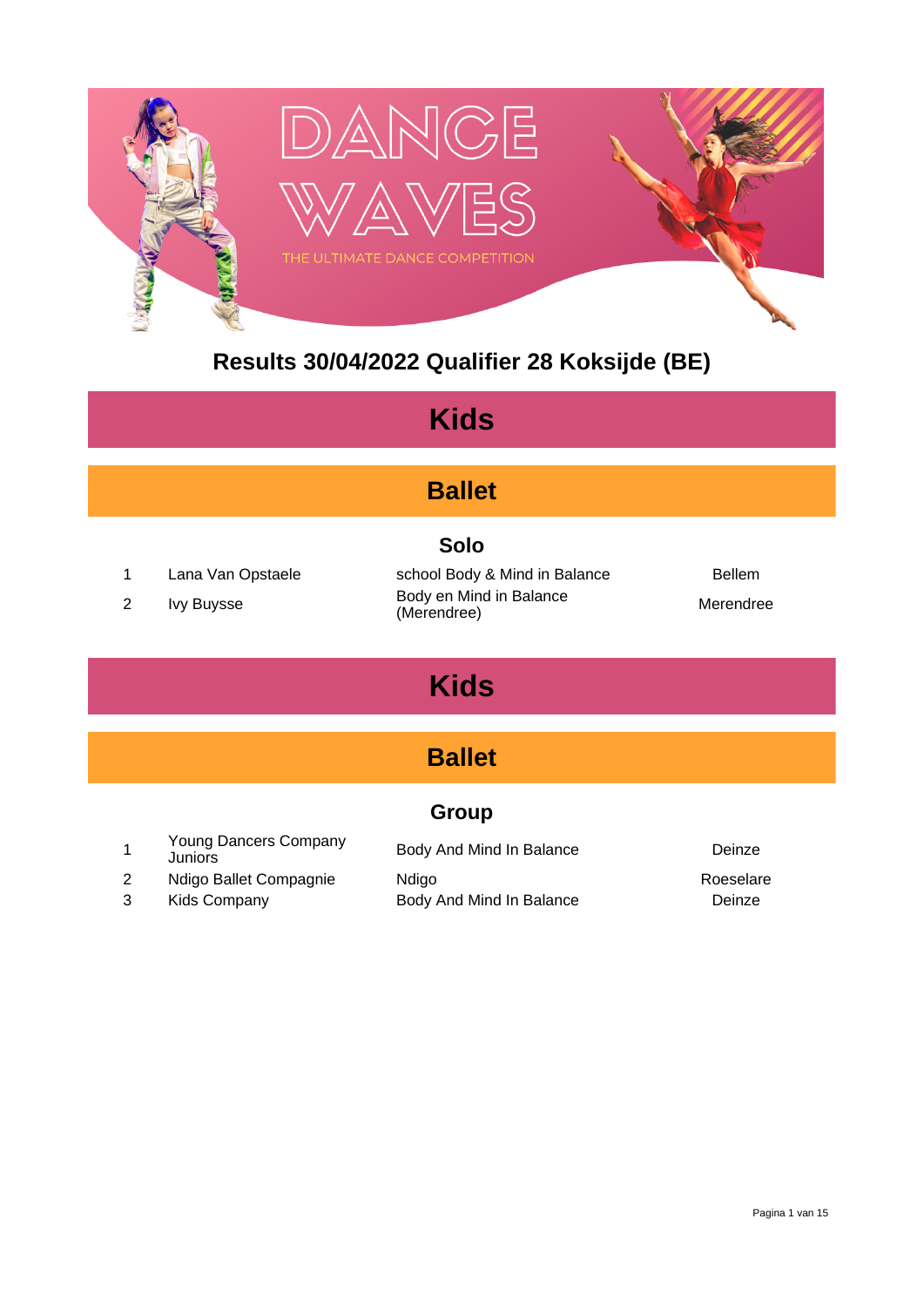# **Ballet Impro** Elodie Cardoen **Ndigo Roeselare** Roeselare **Juniors Ballet Solo** 1 Joke Labeeuw **Ndigo - Roeselare** Roeselare Roeselare <sup>2</sup> Léon Landuyt Body & Mind in Balance (Deinze) Zomergem 3 Emma De Cuyper **Elevation DanceCademy** Costende 4 Oona De Lange **Dansschool S-pression Dansschool S-pression** 5 Jenske Demeulemeester Elevation DanceCademy Oostende 6 Lisa Lievens Elevation DanceCademy Oostende 7 Babette Perquy **Elevation DanceCademy** Oostende

# **O.Kids & Y.Jun (11-12y)**

#### **Ballet**

#### **Duo/Trio**

2 Rune & Maëlle Hansbeke

<sup>1</sup> Linde & Marit Body & Mind in Balance (Deinze) Deinze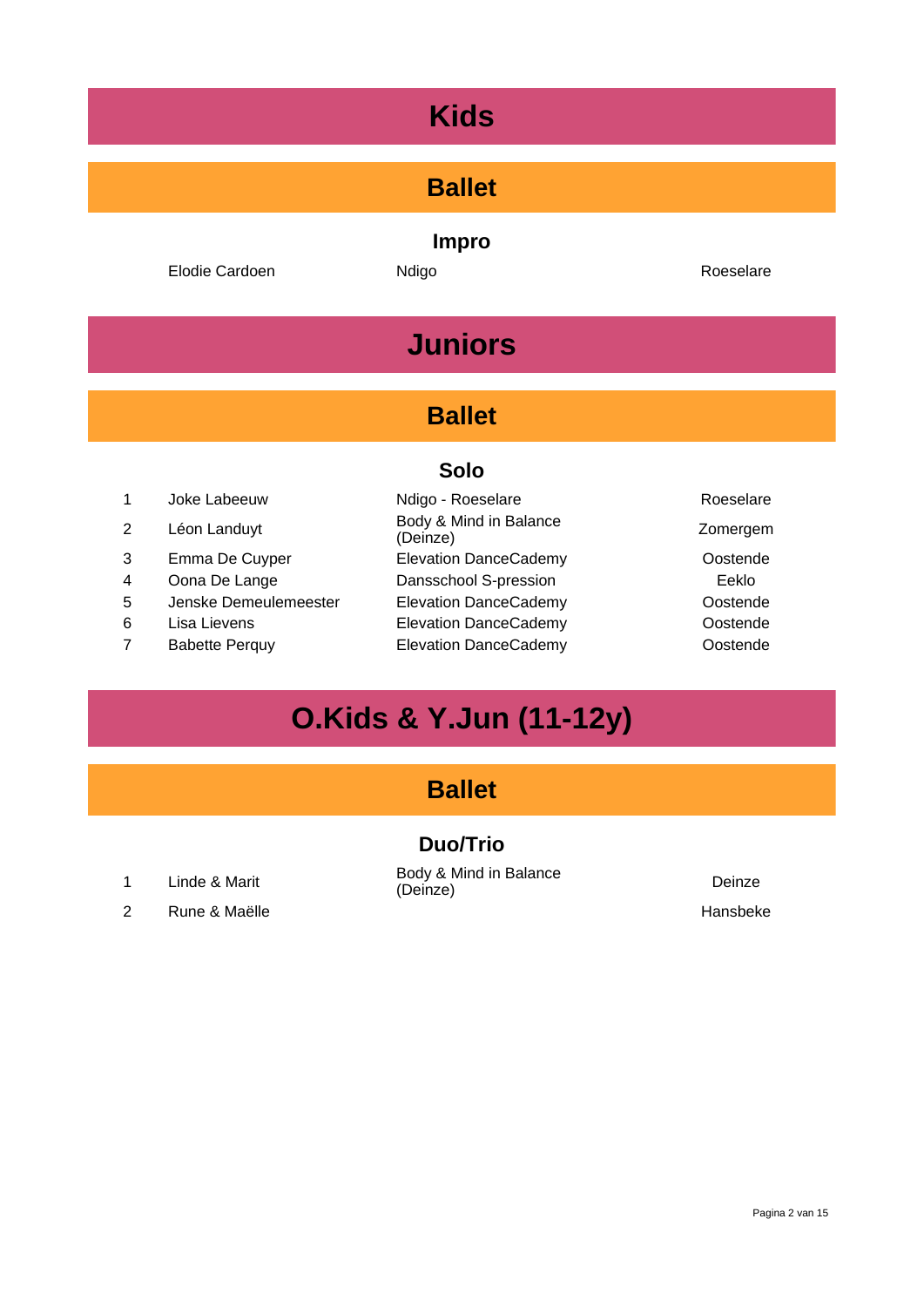# **Juniors Ballet Impro** Joke Labeeuw **Ndigo - Roeselare Roeselare** Roeselare **Teens Ballet Solo** 1 Odile Declerck **Dansstudio Indigo Construction Roeselare** 2 Fiona Braeken Elevation DanceCademy Oostende 3 Emma Vermandel Dansstudio KaDanz Deinze

# **Juniors & Y.Teens (12-15y)**

## **Ballet**

#### **Group**

1 Young Dancers Company Body And Mind In Balance **Deinze** 

2 Amazing Ballerinas Dansschool S-pression Eeklo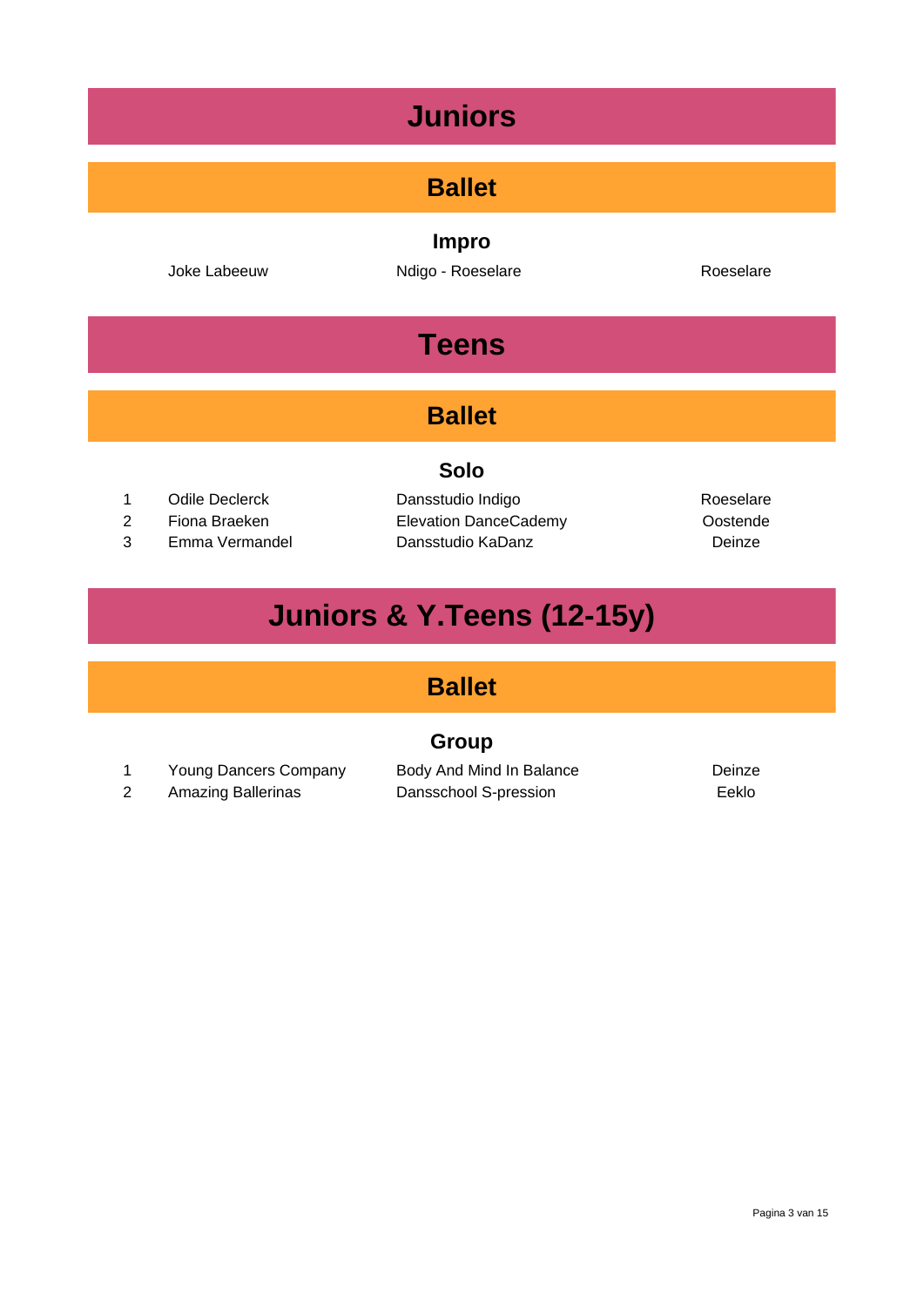| <b>Adults</b>                 |                                               |                                                                |                   |  |  |
|-------------------------------|-----------------------------------------------|----------------------------------------------------------------|-------------------|--|--|
|                               | <b>Ballet</b>                                 |                                                                |                   |  |  |
| $\mathbf{1}$                  | Hannah Van Daele                              | <b>Solo</b><br>Dansschool S-pression                           | Eeklo             |  |  |
| <b>Adults</b>                 |                                               |                                                                |                   |  |  |
| <b>Ballet</b>                 |                                               |                                                                |                   |  |  |
| $\mathbf 1$<br>$\overline{2}$ | Dazzling Ballerinas<br><b>Esprit Du Corps</b> | Group<br>Dansschool S-pression<br><b>Elevation DanceCademy</b> | Eeklo<br>Oostende |  |  |
| <b>Minis</b>                  |                                               |                                                                |                   |  |  |
| Modern, Contemporary & Jazz   |                                               |                                                                |                   |  |  |

**Impro**

Eleni De Deygere **Ndigo** Roeselare Roeselare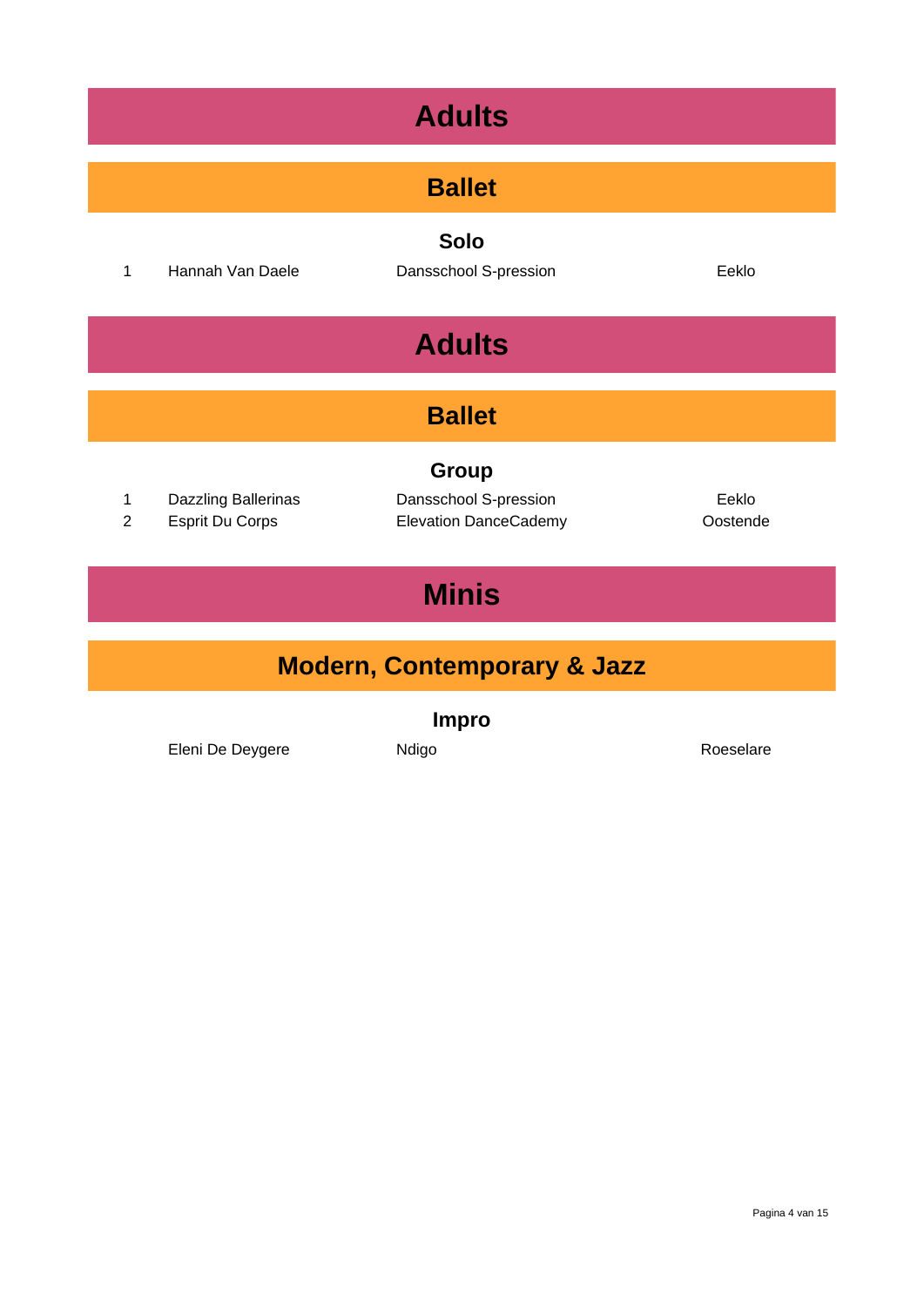## **Modern, Contemporary & Jazz**

#### **Solo**

- 1 Mayke Van Walleghem Dansschool S-pression Eeklo
- 
- 

2 Cilou Tavernier **Dansschool S-pression** Eeklo 3 Hayley De Buck Dansschool S-pression Eeklo

# **Kids**

## **Modern, Contemporary & Jazz**

#### **Duo/Trio**

1 Lana & Pauline School Body & Mind in Balance Bellem

# **Kids**

## **Modern, Contemporary & Jazz**

#### **Group**

|              | Kids Company                            | Body And Mind In Balance     | Deinze    |
|--------------|-----------------------------------------|------------------------------|-----------|
| 2            | Junior Company                          | Dansstudio KaDanz            | Deinze    |
| $\mathbf{3}$ | <b>Young Dancers Company</b><br>Juniors | Body And Mind In Balance     | Deinze    |
| 4            | Ndigo Kids Compagnie                    | Ndigo                        | Roeselare |
| 5            | Ciel Bleu                               | Marieflo's Danscenter        | Lauwe     |
| 6            | <b>EDC Young Rebelz</b>                 | <b>Elevation DanceCademy</b> | Oostende  |
|              |                                         |                              |           |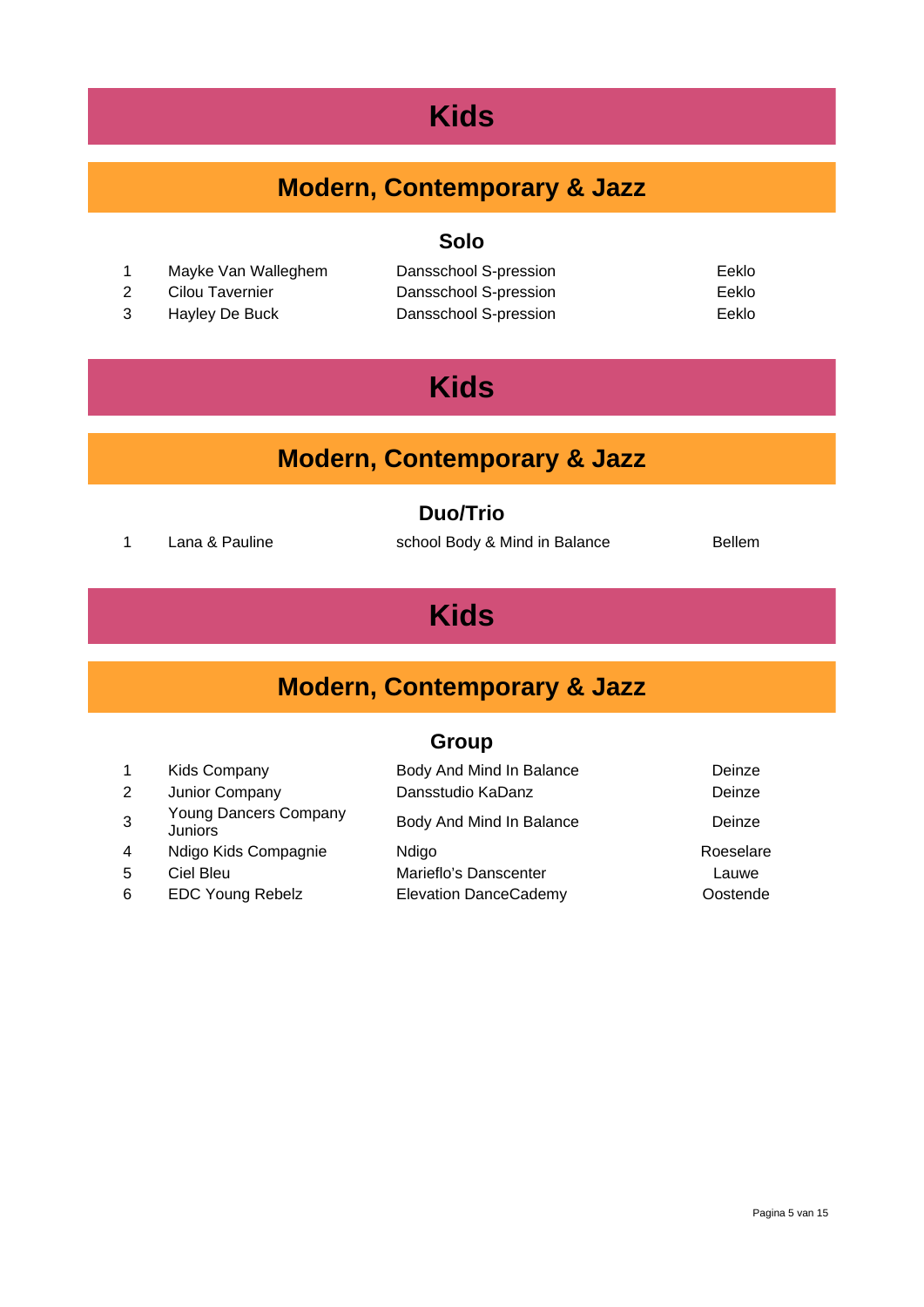## **Modern, Contemporary & Jazz**

**Impro**

Milan Yep **Ndigo** Ndigo Roeselare

# **Juniors**

## **Modern, Contemporary & Jazz**

#### **Solo**

| $\mathbf{1}$   | Yara Dewulf      | <b>Hypnosis Dance Academy</b> | Roeselare |
|----------------|------------------|-------------------------------|-----------|
| $\overline{2}$ | Lucia De Bouvere | <b>FAVOR'ite Dance Spot</b>   | Oostende  |
| 3              | Ella Deketelaere | Ndigo                         | Roeselare |
| 4              | Lou Ghesquière   | <b>Elevation DanceCademy</b>  | Oostende  |
| 5              | Oona De Lange    | Dansschool S-pression         | Eeklo     |
| 6              | Ella Wets        | <b>Elevation DanceCademy</b>  | Oostende  |
| $\overline{7}$ | Amélie Vincent   | Dansschool S-pression         | Eeklo     |
|                |                  |                               |           |

# **Juniors**

## **Modern, Contemporary & Jazz**

#### **Duo/Trio**

| $\overline{1}$ | Bo & Helena                             |                             | Ursel        |
|----------------|-----------------------------------------|-----------------------------|--------------|
| 2              | Lentel & Silke                          | Love 2 Dance                | Lierde       |
| 3              | Mommerency & Van Eeckhoutte Let's Dance |                             | Beveren-Leie |
| $\overline{4}$ | Louise, Ruth & Minne                    | Dansstudio KaDanz           | Deinze       |
| 5              | Emma & Ninne                            | <b>FAVOR'ite Dance Spot</b> | Oostende     |
| 6              | Lina & Shenya                           | <b>FAVOR'ite Dance Spot</b> | Oostende     |
|                |                                         |                             |              |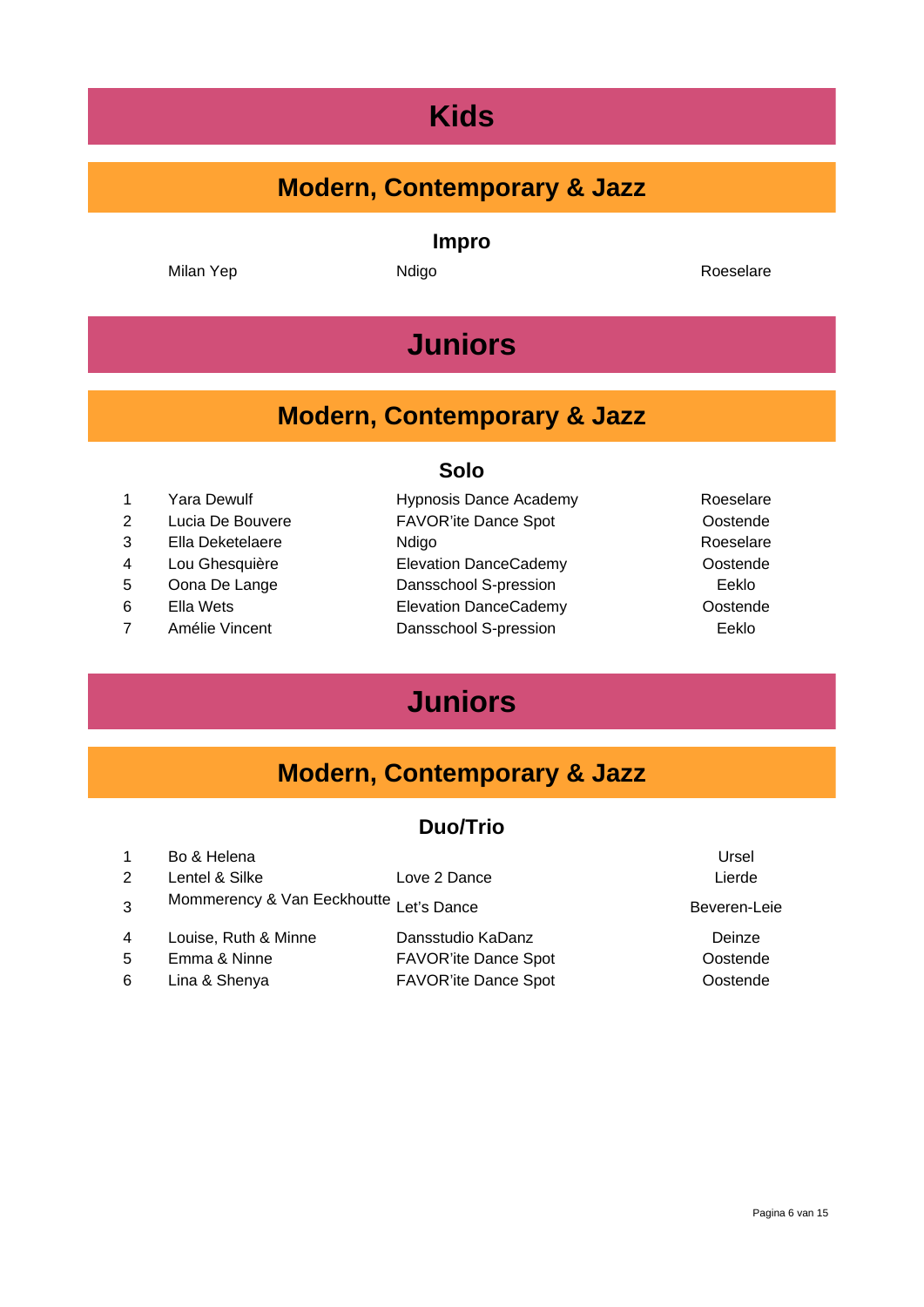## **Juniors**

## **Modern, Contemporary & Jazz**

#### **Group**

- 1 Teens Company **Dansstudio KaDanz** Deinze
- 
- 
- 
- 
- 
- 
- 2 Ndigo Tiener Compagnie Ndigo Roeselare 3 FAVORite Junior Company FAVOR'ite Dance Spot Oostende 4 Lets Dance Company Let's Dance **Beveren-Leie** 5 Dazzling stars Dansschool S-pression Eeklo 6 Elevation Youth Dance Cie Elevation DanceCademy Oostende 7 Juniors A Body And Mind In Balance Deinze
- 

## **Juniors**

#### **Modern, Contemporary & Jazz**

**Impro**

Yara Dewulf **Hypnosis Dance Academy** Roeselare

## **Teens**

#### **Modern, Contemporary & Jazz**

#### **Solo**

- 
- 
- 
- 
- 
- 6 Jiska De Someviele Dansgroep Motion Waarschoot

1 Louise Haerinck Ndigo Roeselare Roeselare Roeselare 2 Elle De Neve Dansstudio KaDanz Deinze 3 Lien Van Reybrouck Dansstudio KaDanz Deinze 4 Van Eeckhoutte Cleo Let's Dance Contract Cleo Let's Dance 5 Jolien Geldhof Dansstudio Ndigo Roeselare Roeselare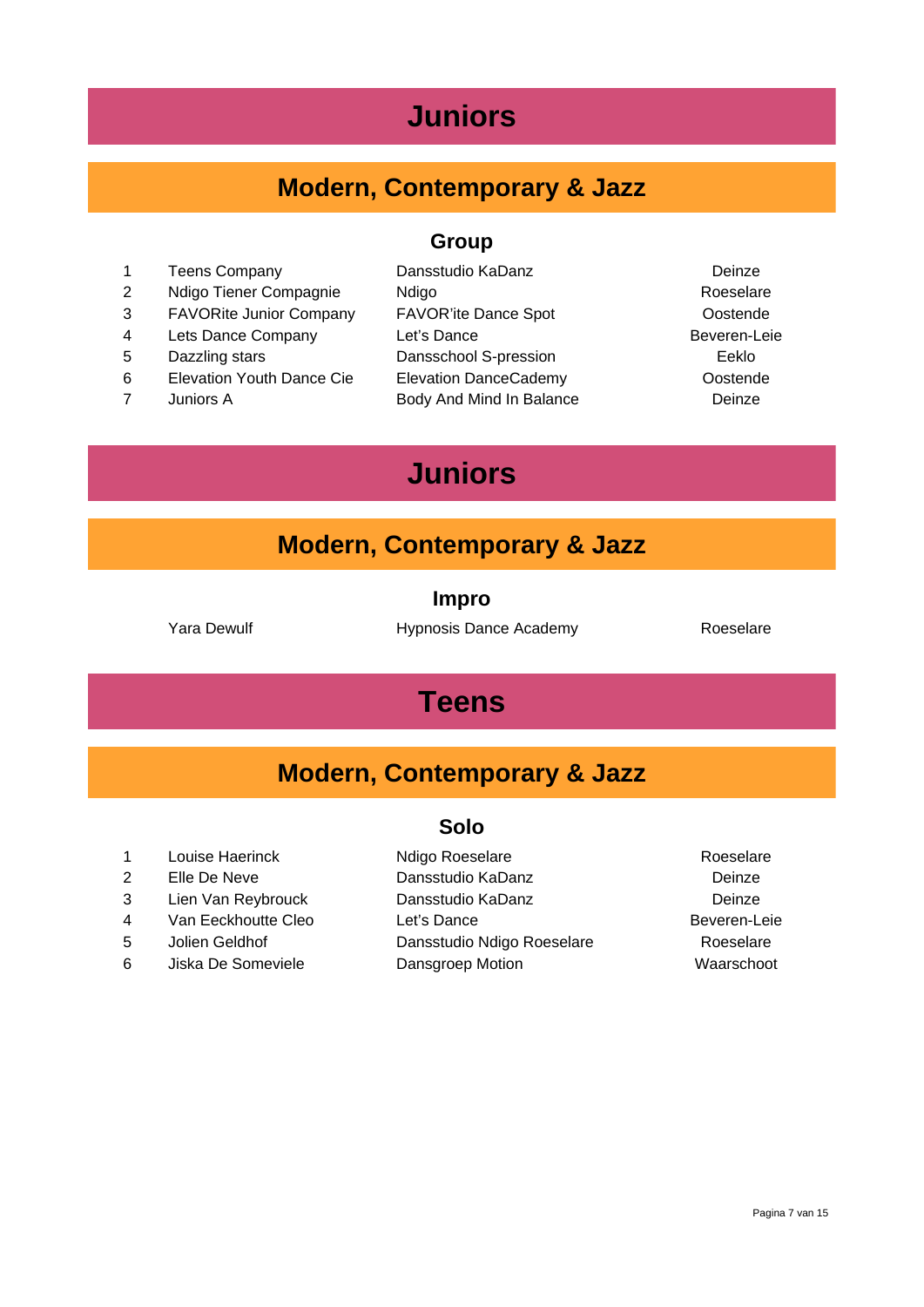## **Teens**

# **Modern, Contemporary & Jazz**

#### **Group**

| $\mathbf 1$    | Ndigo Compagnie              | Ndigo                    | Roeselare  |
|----------------|------------------------------|--------------------------|------------|
| 2              | <b>Young Dancers Company</b> | Body And Mind In Balance | Deinze     |
| 3              | Allegro Team                 | Dansstudio Allegro       | Poperinge  |
| 4              | Calypso                      | Dansgroep Motion         | Waarschoot |
| 5              | <b>Teens Company</b>         | Body And Mind In Balance | Deinze     |
| 6              | Junior Company               | dansschool Pas Partout   | Gistel     |
| $\overline{7}$ | Movimento                    | Danscompagnie TROS       | Wervik     |
|                |                              |                          |            |

# **Teens**

## **Modern, Contemporary & Jazz**

| ш<br>I |  |
|--------|--|
|        |  |

Louise Haerinck **Ndigo Roeselare** Roeselare Roeselare

# **Adults**

|  | <b>Modern, Contemporary &amp; Jazz</b> |  |  |  |
|--|----------------------------------------|--|--|--|
|--|----------------------------------------|--|--|--|

#### **Solo**

1 Hannah Van Daele Dansschool S-pression Eeklo

2 Luca Dossche Body and mind in Balance Lievegem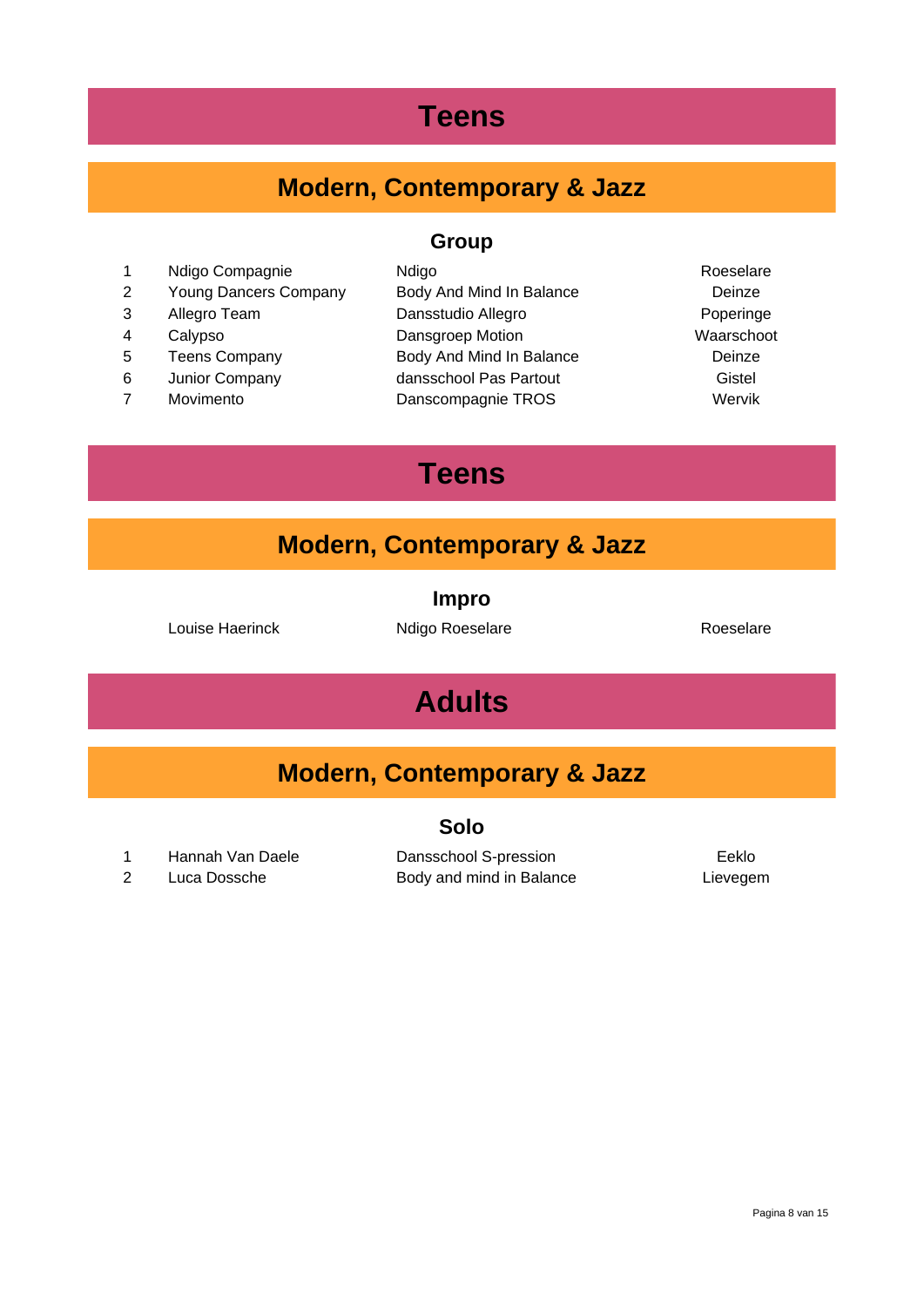# **Teens & Adults (16-20y)**

### **Modern, Contemporary & Jazz**

**Duo/Trio**

- 
- 
- 
- 

 Aaricia & Luna Dansstudio KaDanz Deinze 2 Emma & Friele **Dansstudio Ndigo Roeselare** Staden Kayla & Daria Dansschool S-pression Eeklo Lani, Alisha & Tine Dansgroep Motion Waarschoot

# **Adults**

## **Modern, Contemporary & Jazz**

#### **Group**

| 1 | <b>FAVORite Adult Company</b> | <b>FAVOR'ite Dance Spot</b>  | Oostende  |
|---|-------------------------------|------------------------------|-----------|
| 2 | Ndigo Adult Compagnie         | Ndigo                        | Roeselare |
| 3 | Inside Art                    | Love 2 Dance                 | Lierde    |
| 4 | ReflectionZ                   | Dansvereniging MoveZ         | Zottegem  |
| 5 | Compagnie 7                   | Danscompagnie Tros Wervik    | Wervik    |
| 6 | Et Dans!Cie                   | <b>Elevation DanceCademy</b> | Oostende  |
|   |                               |                              |           |

# **Adults**

## **Modern, Contemporary & Jazz**

#### **Impro**

Aaricia Vervoort Dansstudio KaDanz Deinze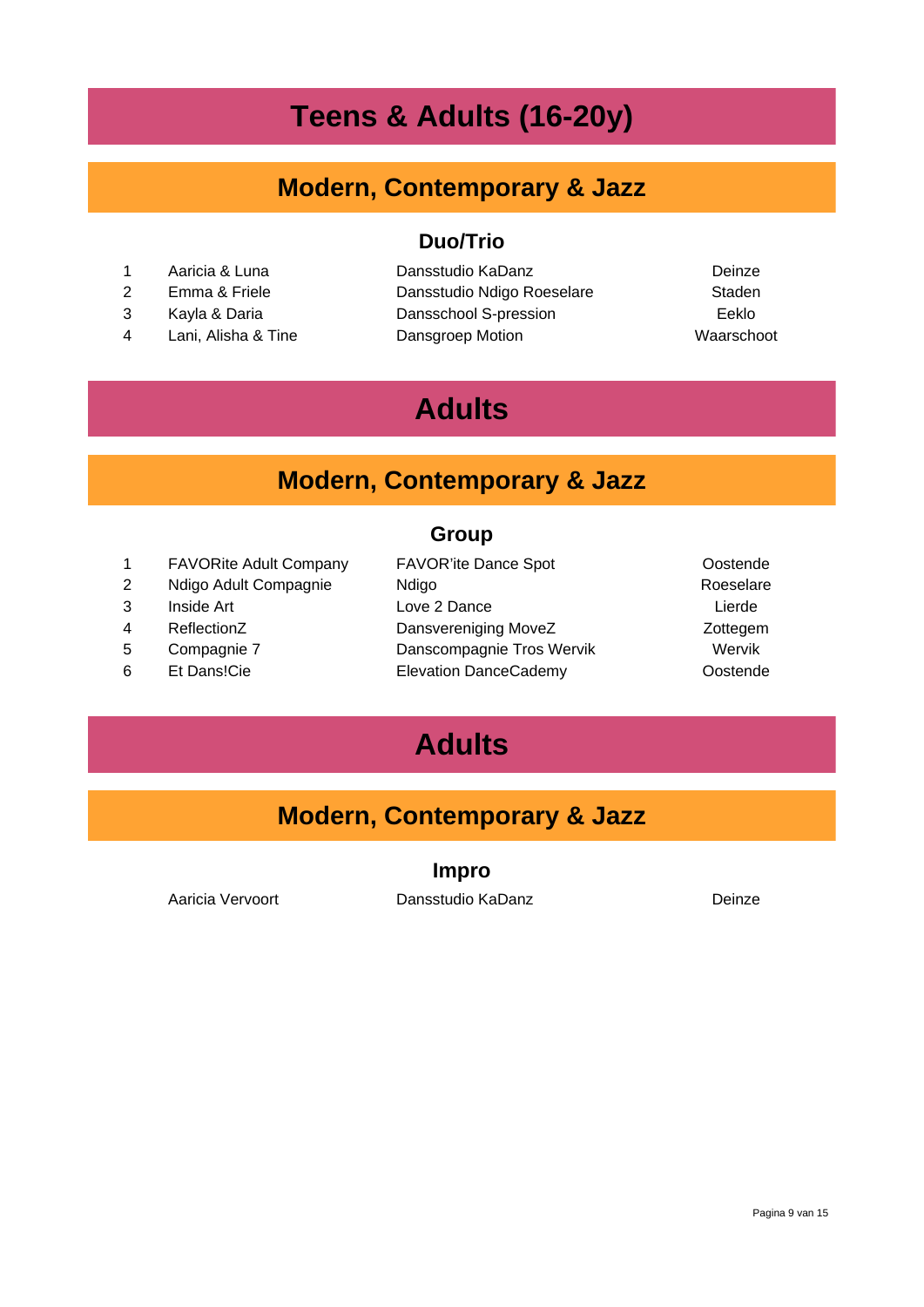# **Minis Hip Hop Solo** 1 Louise De Leeuw Love 2 Dance **Lierde** Lierde **Minis Hip Hop Group** 1 Project ENA The Project Dance Company Aalst 2 Ieniemienie Crew Dance Planet Aalst - Erpe-Mere

# **O.Kids & Y.Juniors (11-12y)**

## **Hip Hop**

#### **Solo**

- 
- 
- 

1 Amelie Deckers **JEDAGRO Oudsbergen** 2 Neala Vande Velde Dynamic Dance School Koksijde 3 Kaat Daeleman The Project Dance Company Aalst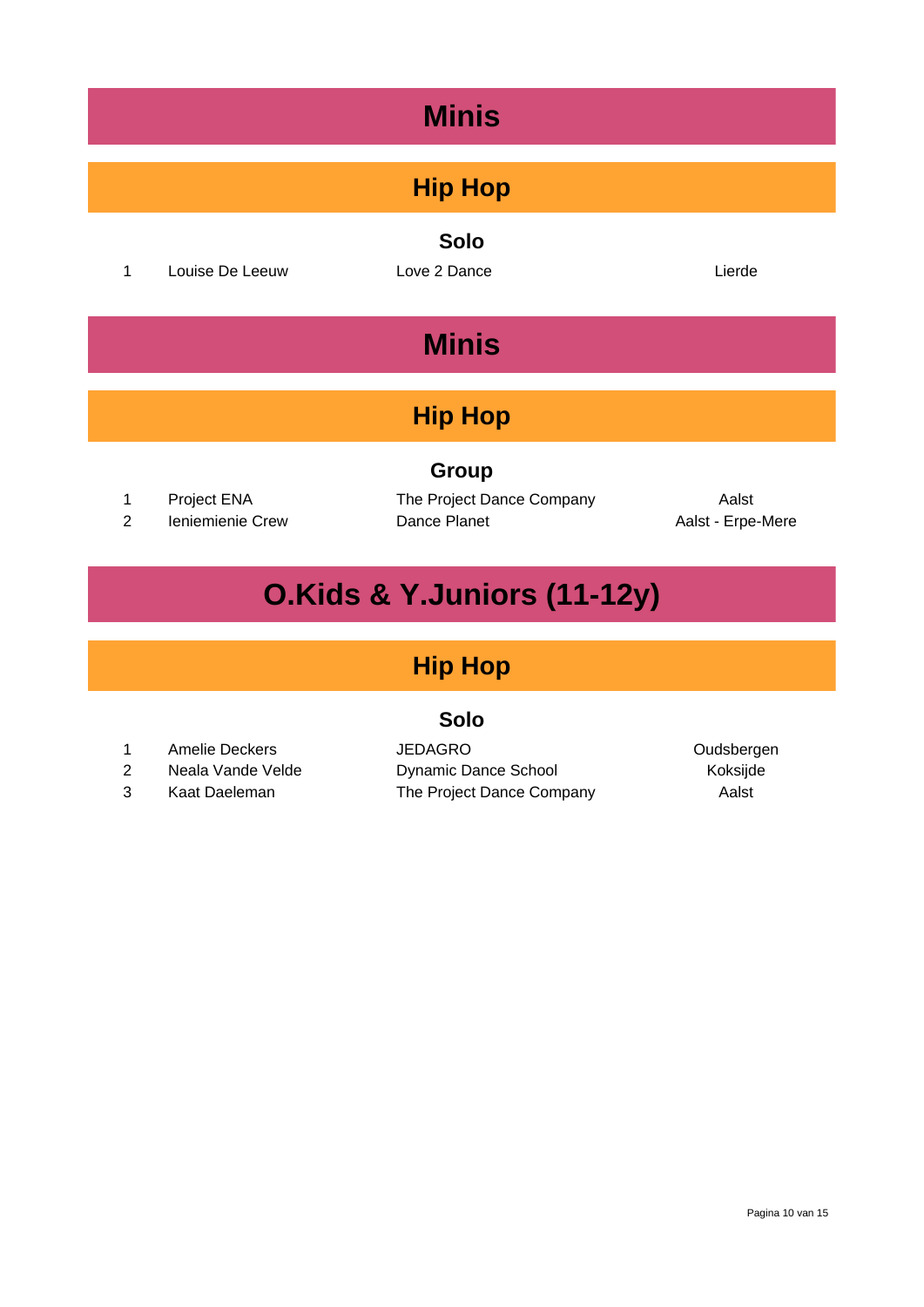## **Hip Hop**

#### **Duo/Trio**

- 1 Jade, Maud & Tika The Project Dance Company Aalst
- 
- 
- 
- 

2 Anna & Marie-lien Dansschool S-pression Eeklo 3 Nadege, Koyun & Rania Danzateljee Berchem 4 Amélie & Sanne The Project Dance Company Aalst 5 Louana & Aglaë La Boum Studio Rhode Saint Genèse

## **Kids**

## **Hip Hop**

#### **Group**

- 
- 
- 

1 Little As **Danzateljee** Berchem 2 Project ALPHA The Project Dance Company Aalst 3 Funtastic Crew Dance Planet **Dance Planet** Aalst - Erpe-Mere

# **O.Juniors (13-14y)**

## **Hip Hop**

#### **Solo**

|                | <b>Wouter Rodeyns</b> | Dansschool 5678                                | Lichtervelde |
|----------------|-----------------------|------------------------------------------------|--------------|
| 2              | Nell Kayleigh         | <b>FAVOR'ite Dance Spot</b><br><b>OOSTENDE</b> | Blankenberge |
| 3              | Amélie Vincent        | Dansschool S-pression                          | Eeklo        |
| $\overline{4}$ | Ella Wets             | <b>Elevation DanceCademy</b>                   | Oostende     |
| 5              | Lou Ghesquière        | <b>Elevation DanceCademy</b>                   | Oostende     |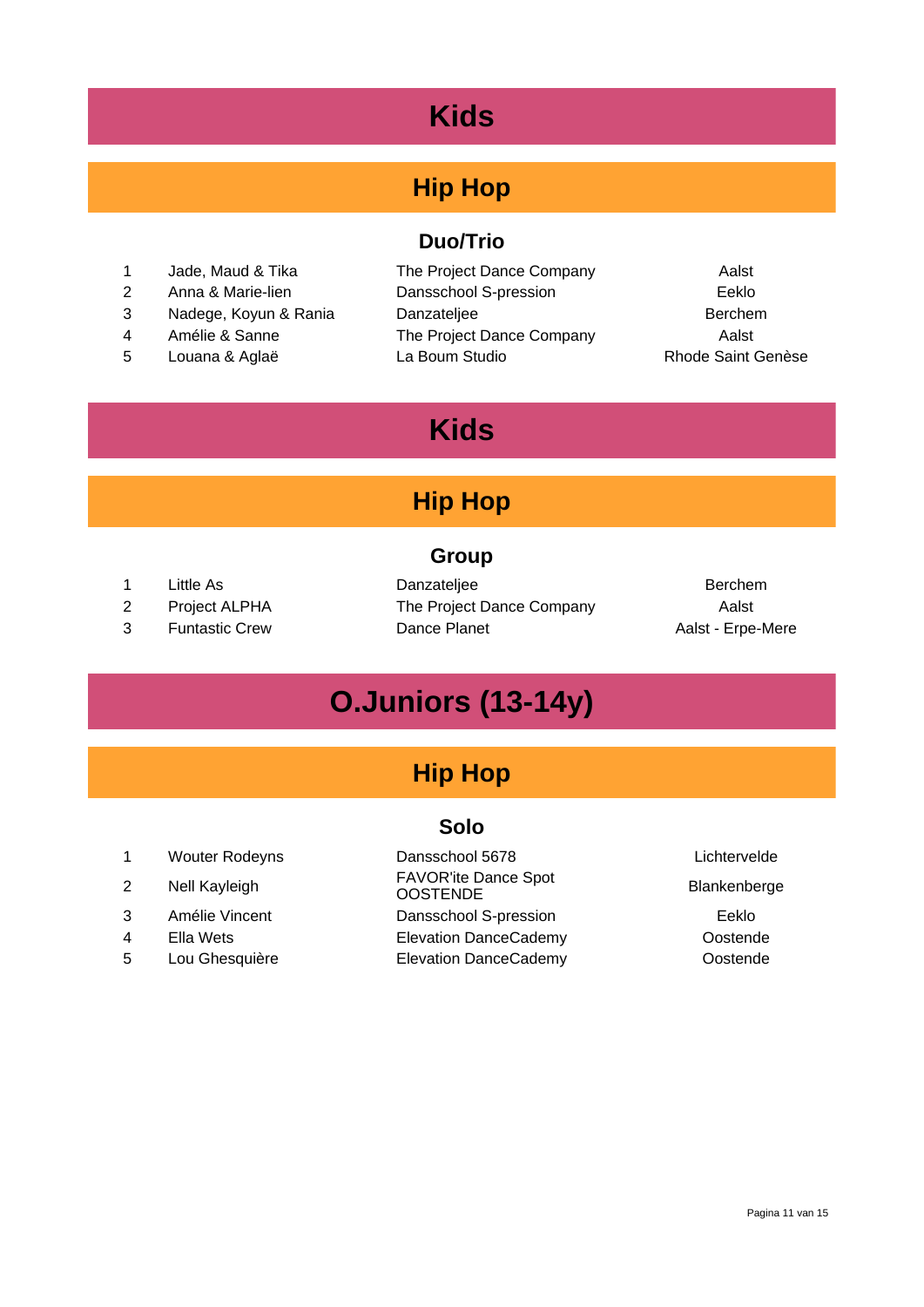## **Juniors**

## **Hip Hop**

#### **Duo/Trio**

- 1 Amelie, Noor & Elisa Maaseik and American Maaseik and American Maaseik and American Maaseik and Maaseik and Ma
- 
- 
- 
- 
- 
- 2 Mare & Xanne Dansschool S-pression Eeklo 3 Babet & Jena Dynamic Dance School Koksijde 4 Lotte & Fleur **Dansschool S-pression** Eeklo 5 Femke & Maïte Panta Rhei Lennik 6 Aïda & Floor Dansschool S-pression Eeklo
- 

## **Juniors**

## **Hip Hop**

#### **Group**

- 1 Lil Company by KC **COMPANY** KC Dance Complex **COMPANY** Gent
- 
- 
- 
- 
- 
- 
- 

2 M-Unit **Dansgroep Motion Dansgroep Motion** 3 Fruity Fresh Crew Gym & Dans Wolvertem Putte 4 KidZ Army **Dansvereniging MoveZ** Zottegem 5 Ndigo CReW Ndigo Ndigo Roeselare 6 C.R.E.W. Panta Rhei Panta Rhei Lennik 7 Dynamic Crew Dance Planet Dance Planet Aalst - Erpe-Mere 8 N.G.C CREW De Parel Nieuwerkerken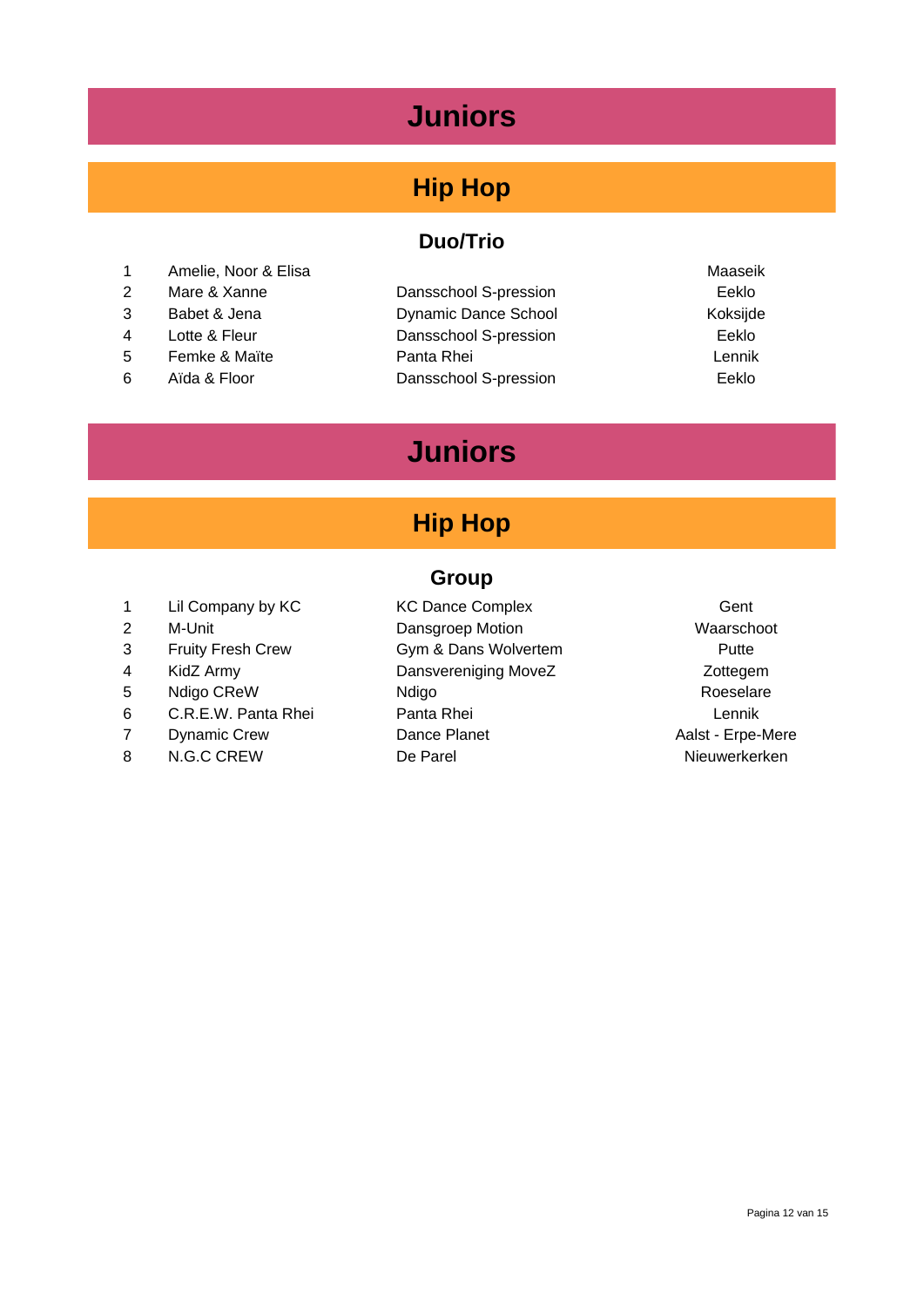| <b>Juniors</b>                |                                                                  |                                                                                   |                                    |  |
|-------------------------------|------------------------------------------------------------------|-----------------------------------------------------------------------------------|------------------------------------|--|
|                               |                                                                  | <b>Hip Hop</b>                                                                    |                                    |  |
|                               | <b>Amelie Deckers</b>                                            | <b>Impro</b><br><b>JEDAGRO</b>                                                    | Oudsbergen                         |  |
|                               |                                                                  | <b>Teens</b>                                                                      |                                    |  |
| <b>Hip Hop</b>                |                                                                  |                                                                                   |                                    |  |
| <b>Duo/Trio</b>               |                                                                  |                                                                                   |                                    |  |
| 1<br>$\overline{2}$<br>3<br>4 | Kayla & Daria<br>Nina & Kyana<br>Paulien & Siel<br>Merel & Anouk | Dansschool S-pression<br>Dansstudio KaDanz<br>Panta Rhei<br>Dansschool S-pression | Eeklo<br>Deinze<br>Lennik<br>Eeklo |  |

# **Teens**

# **Hip Hop**

## **Group**

|   | Project OMADA             | The Project Dance Company | Aalst          |
|---|---------------------------|---------------------------|----------------|
| 2 | B <sub>1</sub> -One       | Danzateljee               | <b>Berchem</b> |
| 3 | Full of fire              | Dansschool S-pression     | Eeklo          |
| 4 | R&V Striking Company      | Rap en Vrank Evergem      | Evergem        |
| 5 | <b>Badass Crew</b>        | Dansvereniging MoveZ      | Zottegem       |
| 6 | X <sup>2</sup> Dance Crew | X <sup>2</sup> Dance      | Wolvertem      |
|   |                           |                           |                |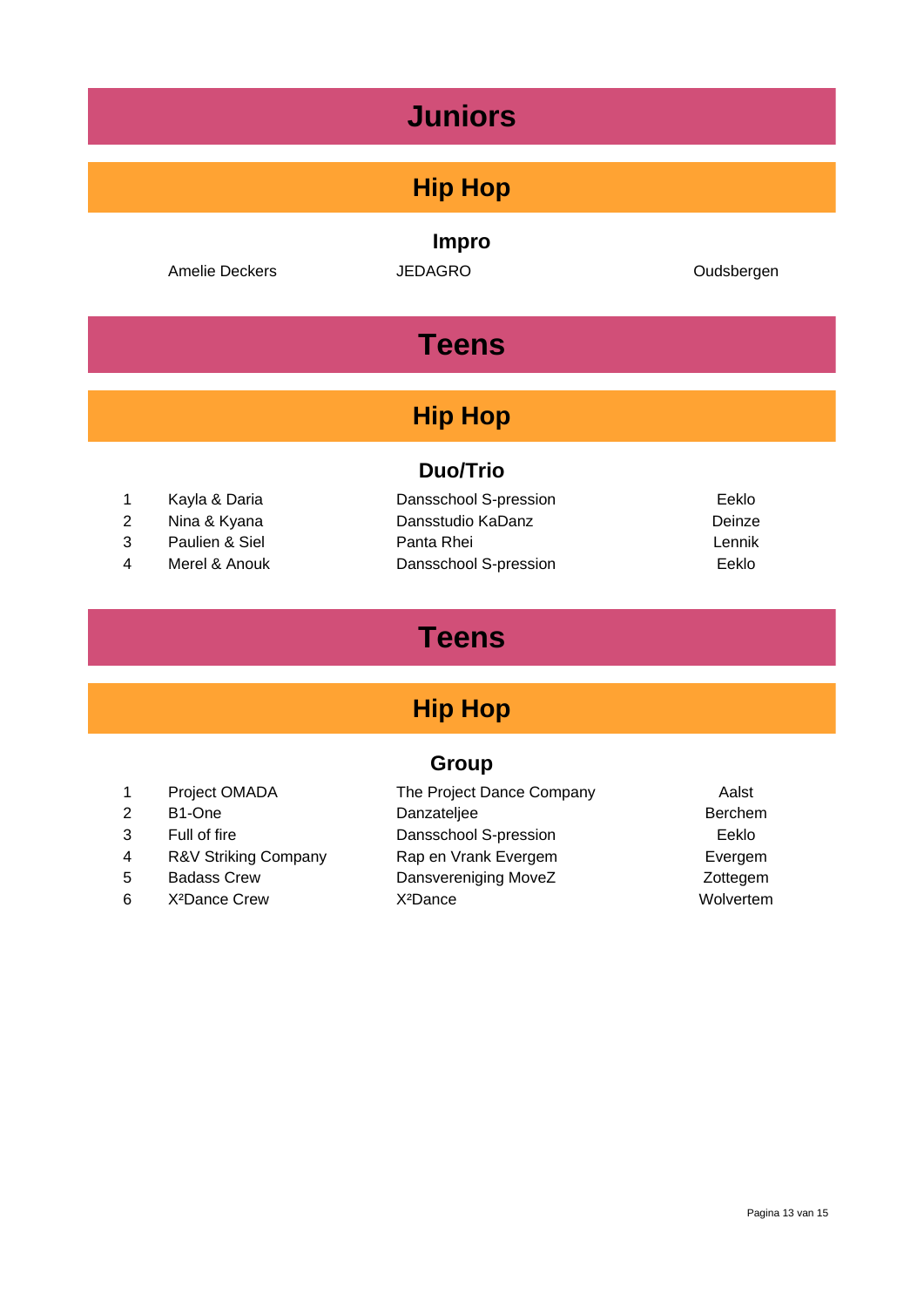# **Teens**

## **Hip Hop**

#### **Impro**

Djimon Delvoye **Kortrijk** 

# **Teens & Y.Adults (15-19y)**

## **Hip Hop**

#### **Solo**

- 1 Shakira Mahieu **Dansschool Dursin** Mahieu Kortrijk
- 2 Djimon Delvoye **Kortrijk**
- 3 Ameer Al Kanaan Elevation DanceCademy Oostende
- 4 Aike Vanhullebusch Dansschool S-pression Eeklo
- 5 Amélie Vander Meeren Dynamic Dance School Koksijde

## **Adults**

## **Hip Hop**

#### **Duo/Trio**

- 
- 2 Cobie & Bente **Dansgroep Motion Dansgroep Motion** Waarschoot

<sup>1</sup> Kyara & Amarachi Dansschool Style2use Dansschool Stylezuse<br>Wommelgem Mommelgem